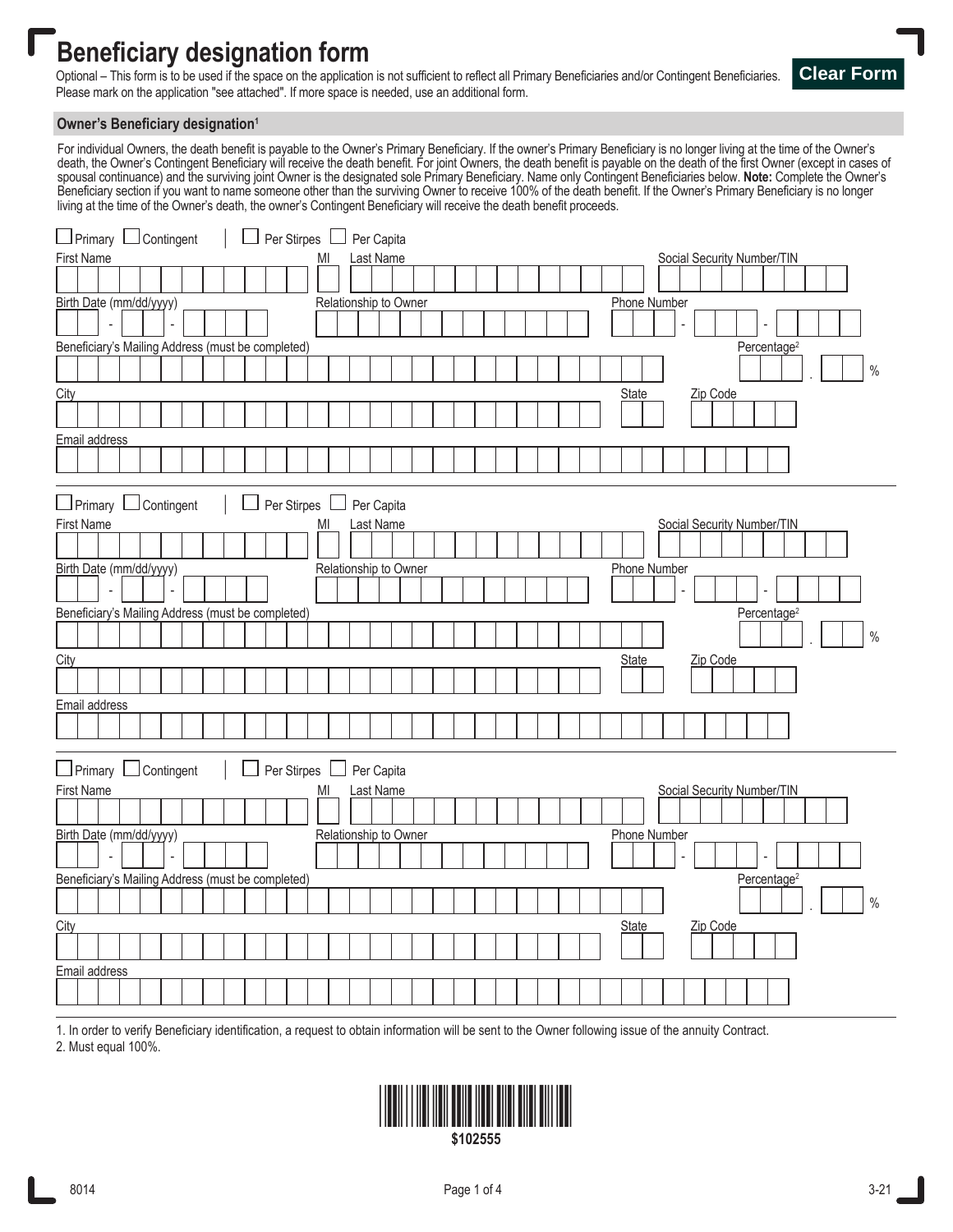| Owner's Beneficiary designation <sup>1</sup> (continued)                                                                            |
|-------------------------------------------------------------------------------------------------------------------------------------|
| Full Name                                                                                                                           |
| $\Box$ Trust <sup>3</sup><br>Primary<br>Contingent                                                                                  |
| <b>Trustee Name</b><br>Tax ID Number (TIN)                                                                                          |
|                                                                                                                                     |
| Trust Date (mm/dd/yyyy)<br>Trustee Phone Number<br>٠<br>-                                                                           |
| Trustee Mailing Address (must be completed)<br>Percentage <sup>2</sup>                                                              |
| $\%$                                                                                                                                |
| Zip Code<br>City<br>State                                                                                                           |
|                                                                                                                                     |
| Email address                                                                                                                       |
|                                                                                                                                     |
| $\Box$ Corporation <sup>4</sup> $\Box$ Estate $\Box$ Other <sup>5</sup>                                                             |
| Full Name<br><u> I</u> Primary<br>$\Box$ Contingent                                                                                 |
| Date (mm/dd/yyyy)<br>Percentage <sup>2</sup><br>Tax ID Number (TIN)<br>$\%$<br>$\overline{\phantom{a}}$<br>$\overline{\phantom{a}}$ |

1. In order to verify Beneficiary identification, a request to obtain information will be sent to the Owner following issue of the annuity Contract.

2. Must equal 100%.

3. Accepted trust types are listed on the Non-living entity ownership types flyer. Additional documentation may be required to determine whether we can accept the trust as beneficiary. If the trust named as beneficiary is not an accepted trust type, the trustee(s) waive any and all claims against the Company and agree to release, indemnify and hold harmless the Company, its officers, employees, agents/representatives, and affiliates from and against any and all claims, legal or financial, associated with naming the trust as Beneficiary of the Contract.

4. Certification of corporate owner form must be attached.

5. If other is a tax exempt organization, attach the Certification of tax exempt organization form.

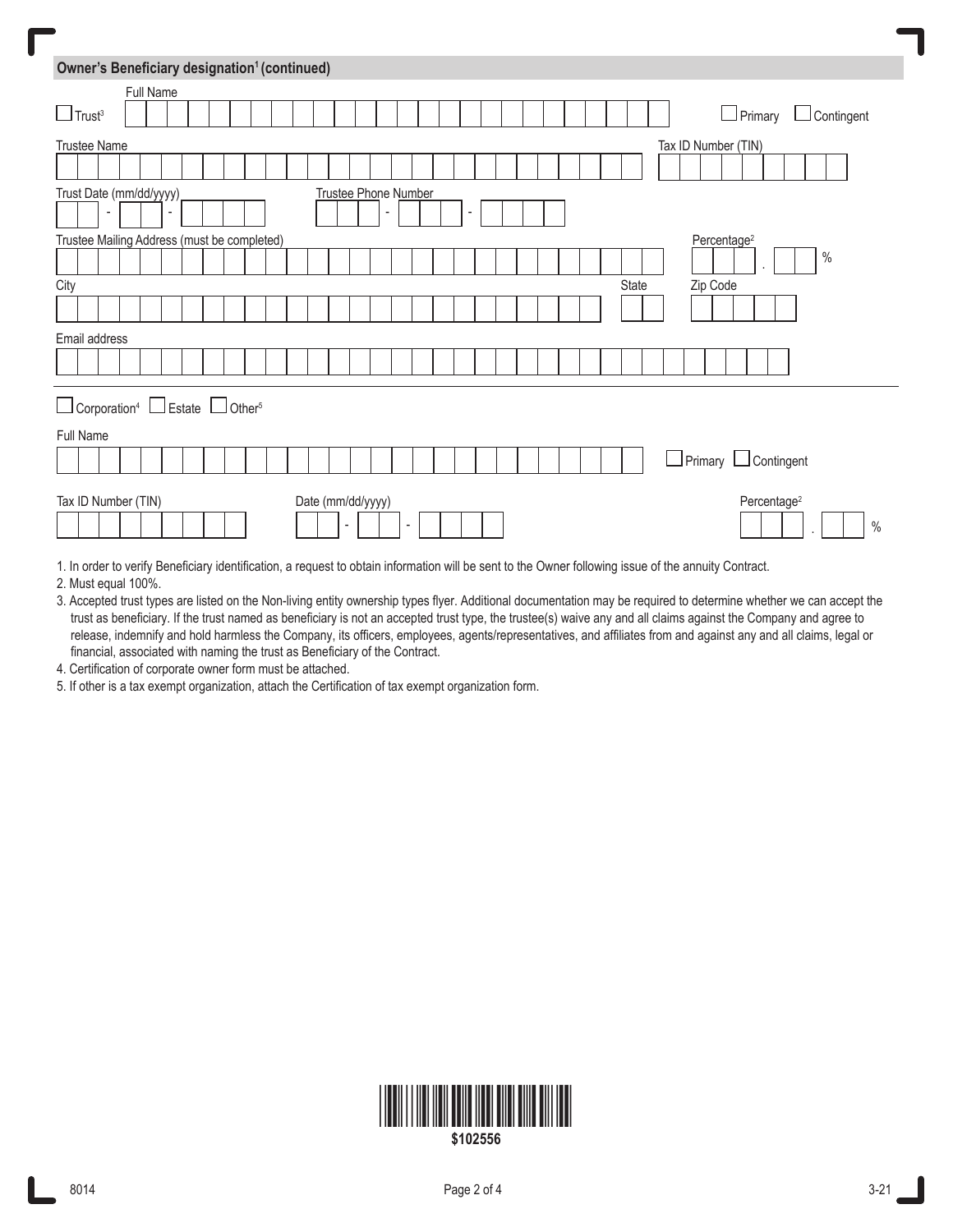## **Annuitant's Beneficiary designation<sup>1</sup>**

**Complete this section only if the product selected allows for annuitant Beneficiaries and the Owner(s) and annuitant(s) are not the same.** In the event of the annuitant's death, death benefit proceeds are payable to the annuitant's Primary Beneficiary. If there are joint annuitants, the death benefit is payable upon the second death. If the annuitant's Primary Beneficiary is no longer living at the time of the annuitant's death, the annuitant's Contingent Beneficiary will receive the death benefit proceeds.

| $\Box$ Primary $\Box$ Contingent<br>Per Stirpes   Per Capita                   |
|--------------------------------------------------------------------------------|
| <b>First Name</b><br>Social Security Number/TIN<br>MI<br>Last Name             |
|                                                                                |
| Birth Date (mm/dd/yyyy)<br>Relationship to Annuitant<br>Phone Number           |
|                                                                                |
| Beneficiary's Mailing Address (must be completed)<br>Percentage <sup>2</sup>   |
| $\%$                                                                           |
| City<br>Zip Code<br>State                                                      |
|                                                                                |
| Email address                                                                  |
|                                                                                |
| □ Primary □ Contingent<br>Per Stirpes L<br>$\Box$ Per Capita                   |
| <b>First Name</b><br>Social Security Number/TIN<br><b>Last Name</b><br>MI      |
|                                                                                |
| Birth Date (mm/dd/yyyy)<br>Relationship to Annuitant<br>Phone Number           |
|                                                                                |
| Beneficiary's Mailing Address (must be completed)<br>Percentage <sup>2</sup>   |
| $\%$                                                                           |
| City<br><b>State</b><br>Zip Code                                               |
|                                                                                |
| Email address                                                                  |
|                                                                                |
| □ Primary □ Contingent<br>Per Stirpes   Per Capita                             |
| <b>First Name</b><br>Last Name<br>Social Security Number/TIN<br>M <sub>l</sub> |
|                                                                                |
| Birth Date (mm/dd/yyyy)<br>Relationship to Annuitant<br>Phone Number           |
| $\overline{\phantom{a}}$                                                       |
| Beneficiary's Mailing Address (must be completed)<br>Percentage <sup>2</sup>   |
| $\%$                                                                           |
| City<br>State<br>Zip Code                                                      |
|                                                                                |
| Email address                                                                  |
|                                                                                |

1. In order to verify Beneficiary identification, a request to obtain information will be sent to the Owner following issue of the annuity Contract. 2. Must equal 100%.